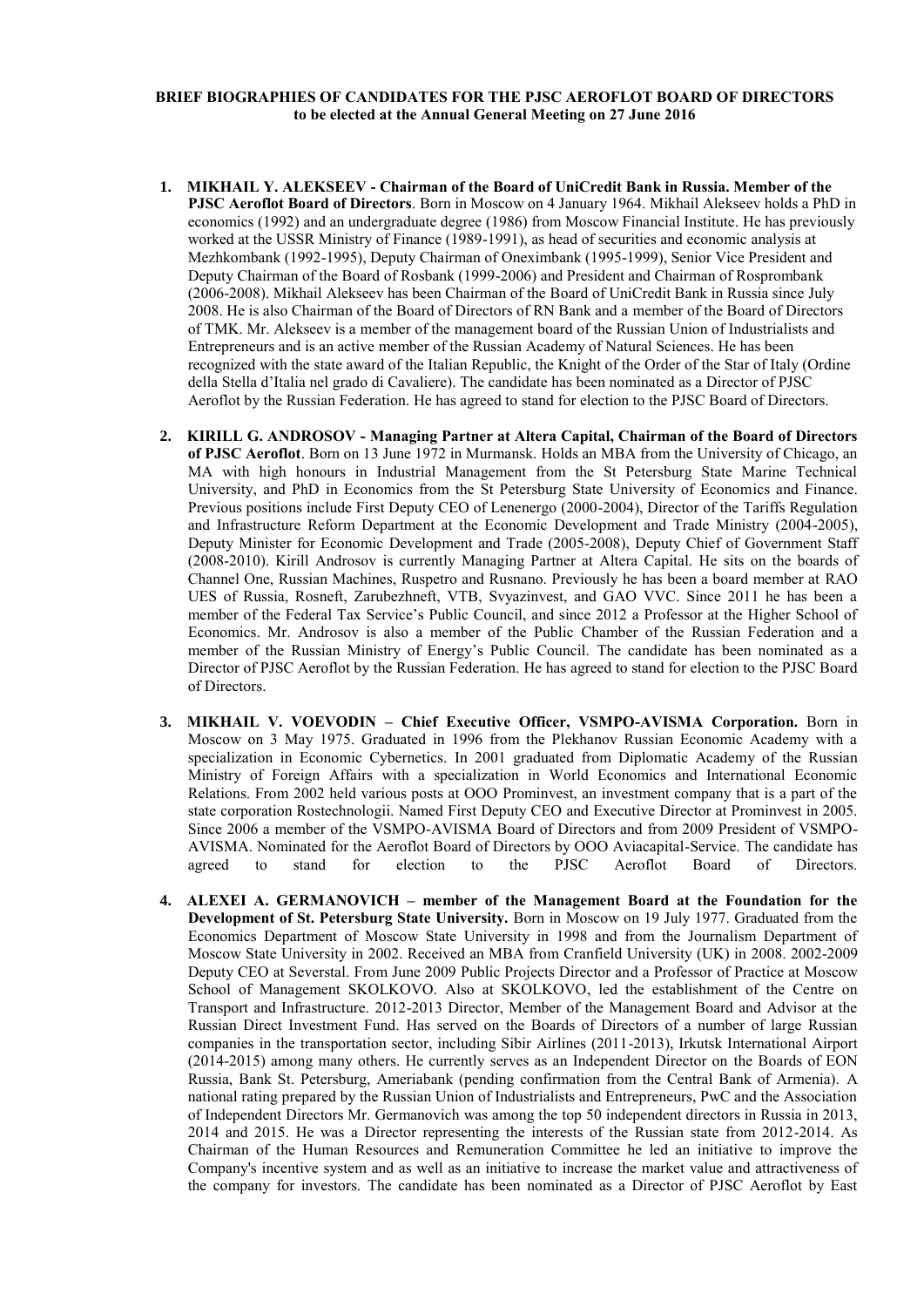Capital (Lux) for and on behalf of the Russian Fund and by East Capital (Lux) for and on behalf of the Eastern European Fund. He has agreed to stand for election to the PJSC Board of Directors.

- **5. IGOR A. KAMENSKOY – Managing Partner at Renaissance Capital.** Born 25 January 1968 in Kiev. Igor Kamenskoy graduated in Russian language and literature from Moscow State Pedagogical Institute in 1993. Previous positions include Vice President of Soyuzkontrakt (1992-1998), Vice President of Rosbank (1999), advisor to the Speaker of the State Duma (2000-2002), and member and subsequently Deputy Speaker of the Federation Council (2002-2009). Igor Kamenskoy has been Chairman of the Board of Directors of Renaissance Capital since December 2009. The candidate has been nominated as a Director of PJSC Aeroflot by the Russian Federation. He has agreed to stand for election to the PJSC Board of Directors.
- **6. ANDREY V. KOROBOV – CEO of RT - Business Development.** Born 5 March 1969 in Leningrad. In 1992 graduated from the Ulianov St. Petersburg State Electro-technical University. In 2002 he graduated from the North- West Academy for State Service as an economist with a specialty in Finance and Credit. In the period 1988 to 2012 he was co-founder and shareholder in a number of companies across different industries: Agroindustrial Group in Ukraine, shareholder and Chairman of the Board of Directors; Dighton Capital Management (Switzerland), CEO and co-founder. 2012-2015 advisor to the CEO of State Corporation Rostec. 2013-2015 CEO of RT – Global Resources. From 2015 to the present, CEO of RT – Business Development. Member of the Board of Directors of Baikal Mining Company and Norilsk Nickel. The candidate has been nominated as a Director of PJSC Aeroflot by Aviacapital-Service. He has agreed to stand for election to the PJSC Board of Directors.
- **7. ROMAN V. PAKHOMOV - CEO of Aviacapital-Service. Member of the Board of Directors of PJSC Aeroflot.** He was born on 4 March 1971 in Havana, Cuba. He holds an MBA from the Academy of National Economy and Public Service, and degrees from Kingston University and the SO Makarov State Maritime Academy. He began his career in 1993 working for the North Sea Shipping Company. He subsequently worked at Inkom Bank (1996-1998), Deputy Chairman of Marine Joint-Stock Bank (1998- 1999), CEO of Centre Capital (1999-2004), Deputy CEO and subsequently CEO of VIM-Avia (2004- 2008), CEO of Atlant-Soyuz (2008-2009), CEO of Russia State Transport Company and advisor to the Deputy CEO of Rostec (2009-2010). Roman Pakhomov has been CEO of Aviacapital-Service since November 2010. The candidate has been nominated as a Director of PJSC Aeroflot by Aviacapital-Service. He has agreed to stand for election to the PJSC Board of Directors.
- **8. VLADIMIR V. POTAPOV – Chairman of the Board at VTB Investment Management.** Born in Moscow on 27 October 1982. He received his MBA with honors from the Chicago Booth School of Business, and also completed with excellence the Higher School of Economics and the People's University of China in Beijing. He is a CFA charter holder and is FMFS 1.0 and 5.0 certified. From February 2013 to the present Mr. Potapov has been Chairman of the Board and Chief Executive Officer at VTB Investment Management; from February 2013 to April 2016 he was General Director of VTB Capital Investment Management; from July 2010 to June 2011 he was a portfolio manager at VTB Capital Investment Management. Previously he was at Bank of Moscow, where he was CEO of the asset management business from June 2011 to February 2013. He is a member of VTB Capital Investment Management's executive board, Chairman of the Board of Directors of VTB Capital Investment Management, a member of the Board of Directors of Association of Professional Investors, a member of Moscow Exchange's Exchange Council, a member of the Board of Directors of the National League of Asset Management Companies, Chairman of the MICEX Stock Exchange Committee on Collective Investments, a member of the committee on companies with a large state shareholding and the Expert Consultative Council at the Federal Agency for Property Management, a member of the Executive Board of the CFA Association (Russia) and a member of the Young Presidents' Organization. He has held his current position since February 2013. The candidate has been nominated as a Director of PJSC Aeroflot by East Capital (Lux) for and on behalf of the Russian Fund and by East Capital (Lux) for and on behalf of Eastern European Fund. He has agreed to stand for election to the PJSC Board of Directors.
- **9. DMITRY N. PESKOV - Director of the Young Professionals Programme at the Agency for Strategic Initiatives.** He was born on 26 December 1975 in Voronezh. He holds masters degrees from Moscow School of Social and Economic Sciences and the University of Manchester (both 1999), and an undergraduate degree from Voronezh State University (1998). Previously he held various positions at the University of the Ministry of Foreign Affairs including Deputy Rector for Research and Director of Innovation (2000-2009), and Head of Strategic Research at the All-Russian Exhibition Center (known as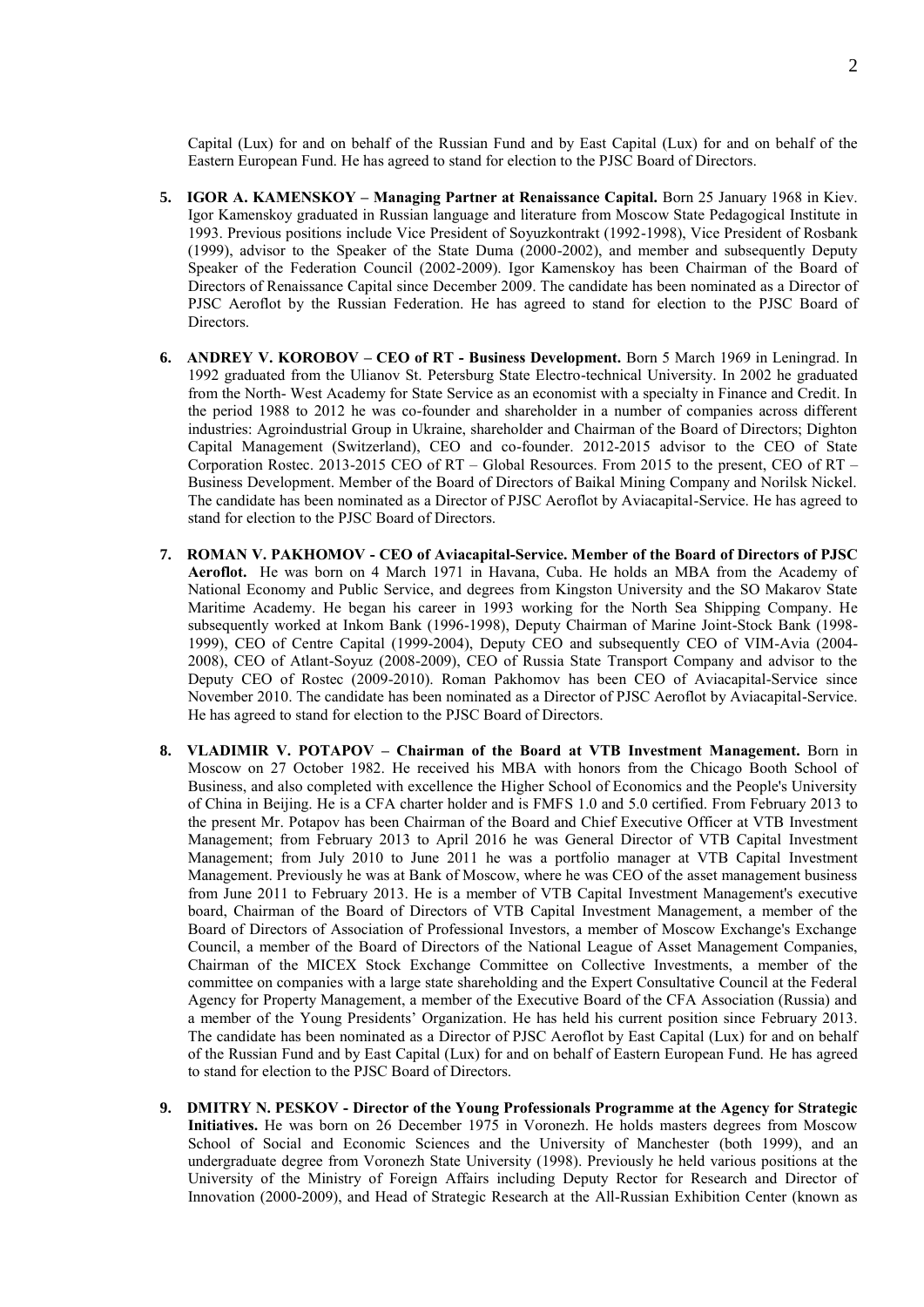VVC). Dmitry Peskov has been director of the Young Professionals Program at the Agency for Strategic Initiatives since 2011. He is a member of the Expert Council advising the Russian Government; a member of the Expert Council advising the Russian government; member of the alliance Agency for the Development of the Professional Community and Human Resources Worldskills Russia; member of the working group tasked with developing a range of measures that will increase by 2020 the pool of highly qualified employees to no less than one third of the qualifying employees at the Ministry of Labor and Social Defense of the Russian Federation; member of the Society-State Council to independently evaluate the quality of professional education; member of the Russian Union of Industrialists and Entrepreneurs council on development of youth, innovation and small business; member of the cross-ministerial commission on technological development of the presidium of the Russian Federation President's Council for the modernization of economy and innovative development of Russia; member of the national council advising the President of Russia on professional qualifications (head of the working group on supporting best practices of developing qualifications); Supervisory Board of the Federal State Autonomous Institution of Higher Education "St. Petersburg National Research University for IT, Mechanics and Optics; Cross-Departmental working group for the development of electronic education, distance learning technologies for the completion of educational programs and educational institutions under the Russian Ministry of Education and Science; Engineering and Industrial Design Council under the Russian Ministry of Industry and Trade; Executive Board of the charity Fund for Support of the Blind and Deaf; 2013-2014 member of the Board of Directors of OAK, VVC, Mashprirob and since 2014 member of the Board of Directors at Aeroflot and Russian Railways. The candidate has been nominated as a Director of PJSC Aeroflot by the Russian Federation. He has agreed to stand for election to the PJSC Board of Directors.

- **10. VITALY G. SAVELIEV – CEO and member of the Board of Directors of PJSC Aeroflot.** He was born on 18 January 1954 in Tashkent. Vitaly Saveliev holds degrees from the Kalinin Polytechnic Institute in Leningrad in mechanical engineering (1977), and from the Palmiro Toliatti Engineering and Economic Institute (1986). He completed work experience abroad. He holds a PhD in Economics. From 1977 to 1984 he worked at the Sayano-Shushensk Hydroelectric Station, where we was promoted up the chain from engineer to chief structural engineer at a unit of Krasnoyarsk Hydroelectric Stroy. Subsequently, he was deputy head of civil engineering at Glavleningradinzhstroi (1987-1988); head of the Leningrad branch of Dialogue, a Soviet-US joint venture, and subsequently one of the founders and a member of the Board of Directors of Dialogue Bank (1988-1989); CEO of DialogInvest (1990-1993); Chairman of the Management Board of Bank Rossiya (1993-1995); Chairman of the Board of Bank Menatep St Petersburg (1995-2001); Deputy CEO of Gazprom (2001-2002); Deputy Minister for Economic Development and Trade (2004- 2007); First Vice President of AFK Sistema (2007-2009). He has held the position of CEO of PJSC Aeroflot since 10 April 2009. At different times Vitaly Saveliev has served as Chairman of the Board of Directors of VVC, Russian Development Bank, MTS, Comstar, SMM, SkyLink, the Indian company ShyamTelelink and other companies. He is a recipient of the Order for Service to the Fatherland - VIth Class, the Order of Honor, the Order of Friendship and a Commendation from the President of the Russian Federation. He has been awarded a number of Russian Government medals. On 6 February 2016 he was elected to the Supreme Council of the United Russia political party. He is a member of the United Russia committee tasked with preparing party's platform for the State Duma elections in September 2016. The candidate has been nominated as a Director of PJSC Aeroflot by the Russian Federation. He has agreed to stand for election to the PJSC Board of Directors.
- **11. DMITRY P. SAPRYKIN - CEO of Rossiya Airlines.** He was born in 1974 in Moscow. Dmitry Saprykin holds degrees from Cornell Law School and Moscow State Legal Academy, and earned his PhD in 2000. Previously he has been chief legal adviser at Bank Menatep (1996-8), head of M&A and capital markets at MTS (2001-2004), Deputy CEO for Corporate Affairs and Finance at SkyLink (2004-2006), CEO of Moscow Cellular Communications (2006-2007), head of transactions and deputy head of legal at Sistema (2007-2009). From 2009 to 2013 he was deputy CEO for Legal and Property Issues at Aeroflot. Dmitry Saprykin was Deputy General Director of Sales and Property at Aeroflot July 2013 to November 2015. The candidate has been nominated as a Director of PJSC Aeroflot by Aeroflot-Finance. He has agreed to stand for election to the PJSC Board of Directors.
- **12. VASILY V. SIDOROV – CEO of ARIDA.** Born on 2 February 1971 in Athens. Vasily Sidorov holds a finance degree from the Wharton School of Business, and a degree in international public law from the University of the Ministry of Foreign Affairs. He previously served as Deputy CEO of Svyazinvest (1997- 2000), First Vice President of Sistema Telecom (2000-2003), President of MTS (2003-2006), co-owner of Telecom Express Group (2006-2010). Managing Partner of Euroatlantic Investments since 2010. He sits on the Board of Directors of Russian Railways. He has been Chairman of the Board of Directors of